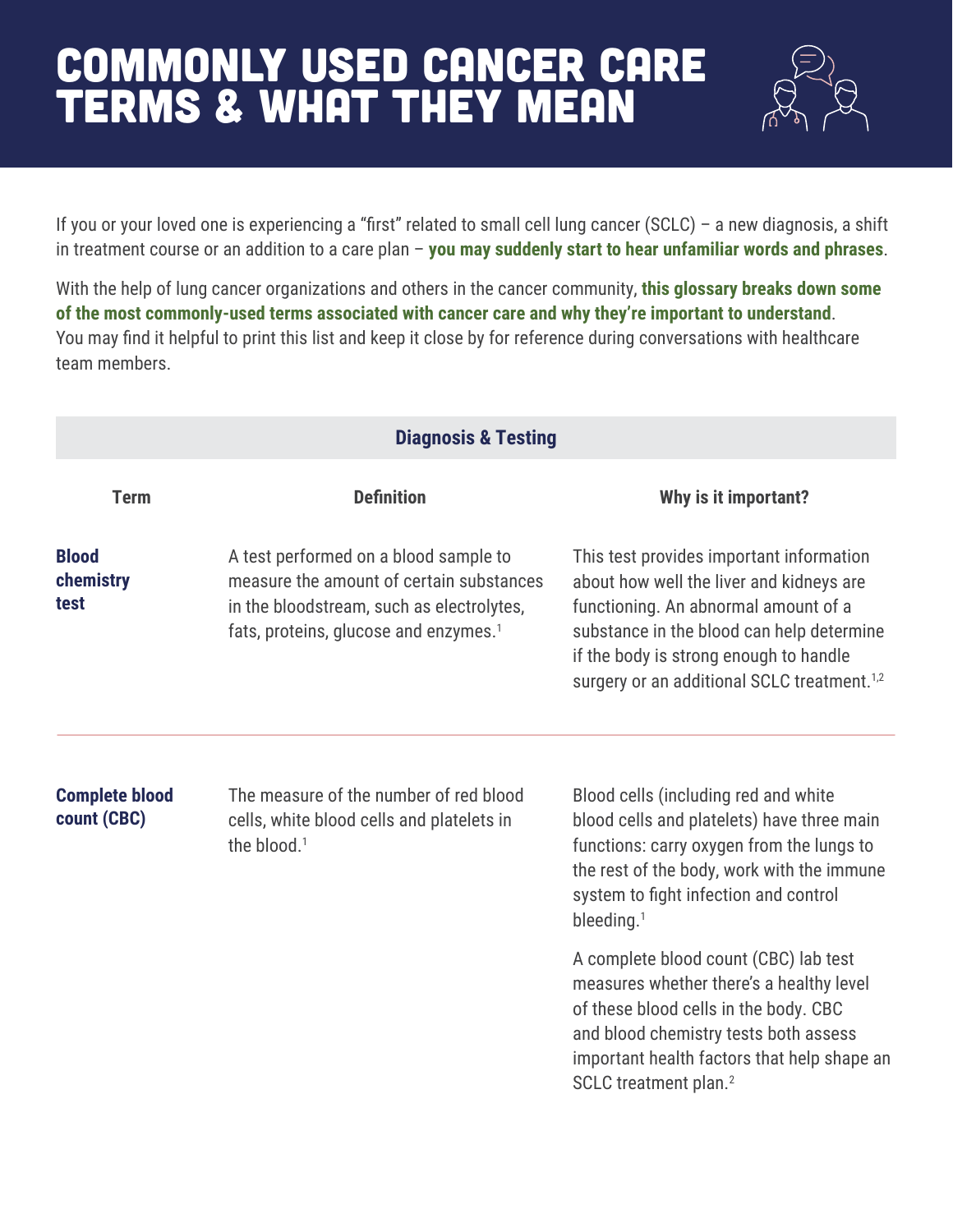# **Diagnosis & Testing**

| <b>Term</b>                                          | <b>Definition</b>                                                                                                                                                                                                                                                               | Why is it important?                                                                                                                                                                                                                                                                                       |
|------------------------------------------------------|---------------------------------------------------------------------------------------------------------------------------------------------------------------------------------------------------------------------------------------------------------------------------------|------------------------------------------------------------------------------------------------------------------------------------------------------------------------------------------------------------------------------------------------------------------------------------------------------------|
| <b>CT</b> scan<br>(CAT scan)                         | A computerized tomography (CT) scan<br>combines a series of images taken from<br>different angles around the body and<br>uses computer processing to create<br>cross-sectional images (slices) of the<br>bones, blood vessels and soft tissues<br>inside the body. <sup>3</sup> | A CT scan is a non-invasive method that<br>can help doctors detect a tumor, guide<br>local treatments and plan certain surgeries<br>and therapies. CT scans are also used to<br>monitor tumors and treatment responses<br>by providing details about a tumor's size,<br>shape and position. <sup>2,4</sup> |
| <b>Lymph node</b>                                    | A small, bean-shaped structure that is<br>part of the body's immune system. <sup>1</sup>                                                                                                                                                                                        | The lymph nodes, a vital part of the immune<br>system, are responsible for filtering<br>substances that travel through the body<br>and also contain white blood cells that fight<br>infection and disease. <sup>1</sup>                                                                                    |
|                                                      |                                                                                                                                                                                                                                                                                 | Doctors monitor lymph nodes very closely<br>in lung cancer patients because if they<br>grow, this could suggest that SCLC has<br>spread. <sup>2</sup>                                                                                                                                                      |
| <b>Magnetic</b><br><b>resonance</b><br>imaging (MRI) | A technique in which radio waves and a<br>powerful magnet linked to a computer<br>are used to create detailed pictures of<br>areas inside the body. <sup>1</sup>                                                                                                                | While CT is more widely used in cancer<br>than other scanning techniques, some<br>people with SCLC may undergo magnetic<br>resonance imaging (MRI) as an additional<br>measure to detect if the disease has<br>spread. <sup>2,4</sup>                                                                      |
|                                                      |                                                                                                                                                                                                                                                                                 | SCLC can potentially spread to the nervous                                                                                                                                                                                                                                                                 |

system or other parts of the body.<sup>2</sup> MRI creates clear images of the brain, spine, soft tissue of joints and inside the bones.<sup>1</sup>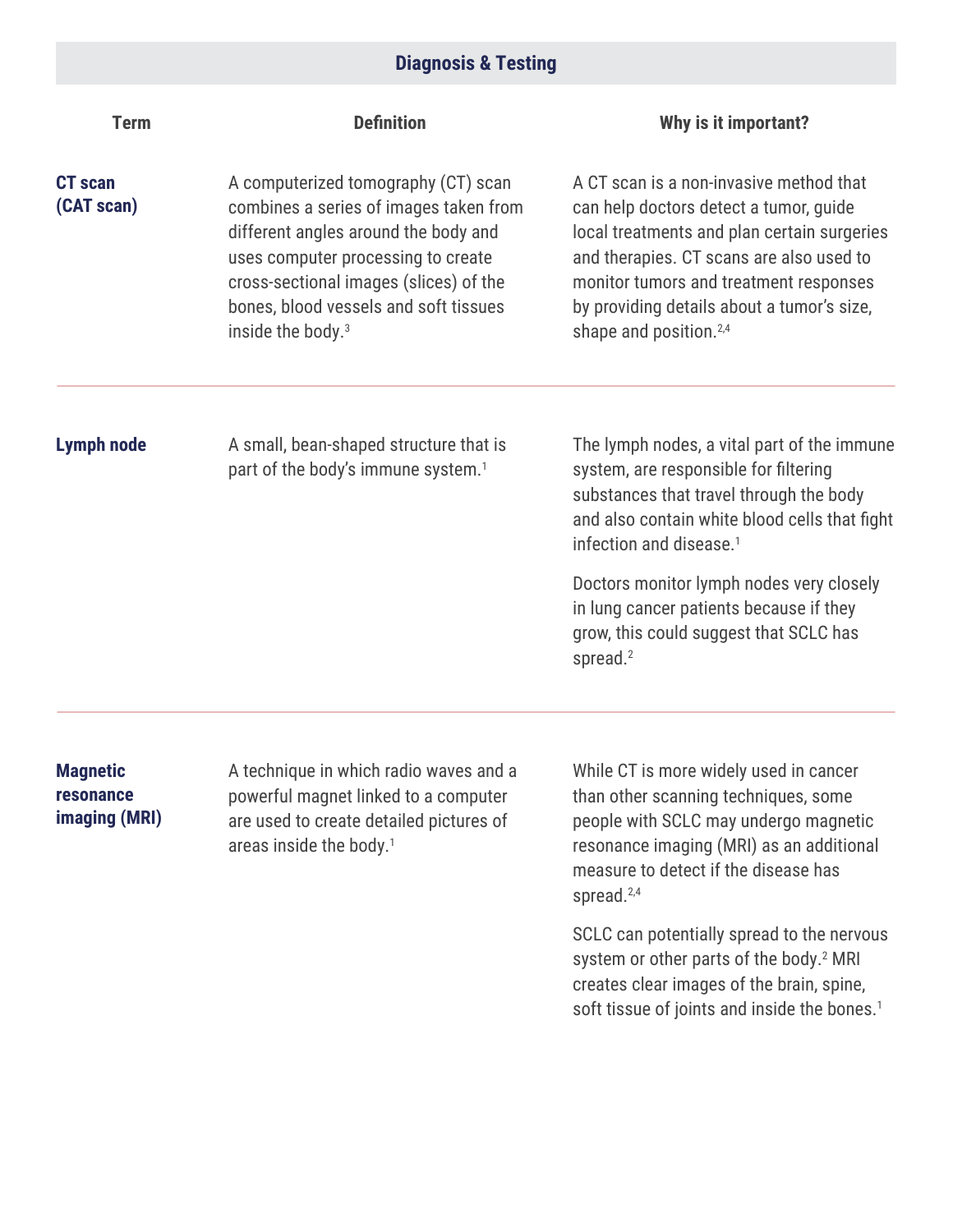| <b>Term</b>                    | <b>Definition</b>                                                                                                                      | Why is it important?                                                                                                                                                                                                                                                                                                                                                                                                 |
|--------------------------------|----------------------------------------------------------------------------------------------------------------------------------------|----------------------------------------------------------------------------------------------------------------------------------------------------------------------------------------------------------------------------------------------------------------------------------------------------------------------------------------------------------------------------------------------------------------------|
| <b>Neuroendocrine</b><br>tumor | A tumor that forms from cells that release<br>hormones into the blood in response to a<br>signal from the nervous system. <sup>1</sup> | Neuroendocrine tumors, such as SCLC,<br>may make higher-than-normal amounts of<br>hormones and can cause many different<br>symptoms. $1$                                                                                                                                                                                                                                                                             |
|                                |                                                                                                                                        | Some possible symptoms include: fatigue,<br>loss of appetite, unexplained weight loss,<br>persistent pain in a specific area, a lump in<br>any part of the body, nausea or vomiting, a<br>persistent cough or hoarseness, diarrhea,<br>facial flushing, high or low levels of<br>glucose in the blood, gastric ulcer disease,<br>skin rash, confusion, anxiety and certain<br>nutritional deficiencies. <sup>5</sup> |

**Diagnosis & Testing**

### **Non-small cell lung cancer (NSCLC)**

The most common type of lung cancer. NSCLC includes three main subtypes, all of which start from different types of lung cells but are grouped together due to their often-similar treatment and outlook.<sup>6</sup> These include:

- **Adenocarcinoma**, which starts in cells that would normally secret substances such as mucus. It is usually found in the outer parts of the lung and is more likely to be found before it has spread.<sup>6</sup>
- **Squamous cell carcinoma**, which starts in squamous cells. These are flat cells that line the inside of the airways in the lungs.<sup>6</sup>
- **Large cell (undifferentiated) carcinoma**, which can appear in any part of the lung. It tends to grow and spread quickly, which can make it harder to treat. A subtype of this cancer, known as large cell neuroendocrine carcinoma, is fastgrowing and very similar to SCLC.<sup>6</sup>

NSCLC makes up about 80% to 85% of lung cancers.<sup>6</sup>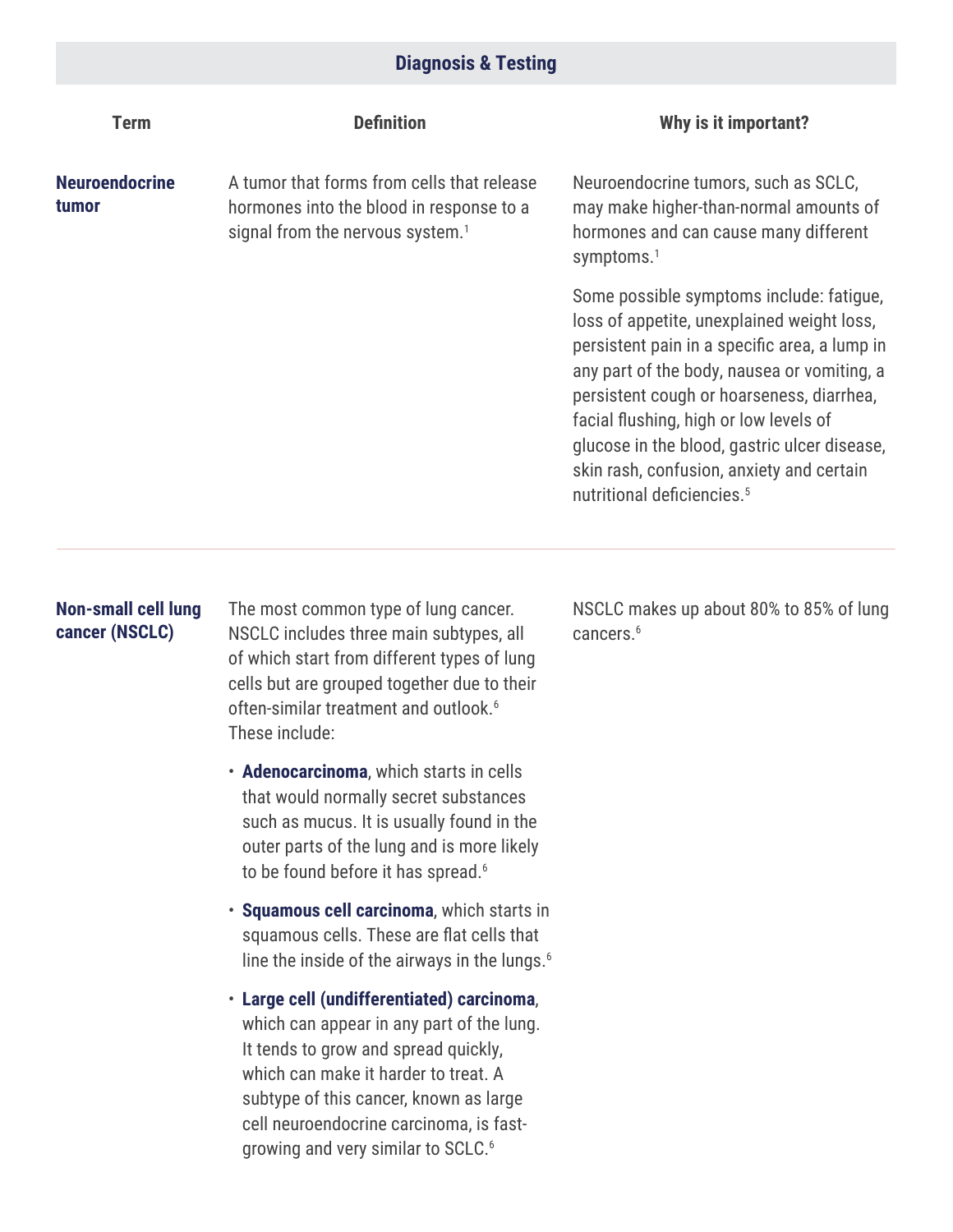# **Diagnosis & Testing**

| Term                                    | <b>Definition</b>                                                                                                                                                                                                                        | Why is it important?                                                                                                                                                                                                                                                   |
|-----------------------------------------|------------------------------------------------------------------------------------------------------------------------------------------------------------------------------------------------------------------------------------------|------------------------------------------------------------------------------------------------------------------------------------------------------------------------------------------------------------------------------------------------------------------------|
| <b>PET</b> scan                         | A technique in which radioactive (radiation-<br>releasing) $\frac{1}{2}$ glucose is inserted into a vein.<br>A scanner is then used to make digital<br>pictures of areas inside the body where that<br>glucose is absorbed. <sup>1</sup> | Cancer cells absorb more glucose than<br>normal cells do. <sup>1</sup> By observing areas in the<br>body where more glucose is absorbed, the<br>PET scan can determine where a tumor is in<br>the body and if it has spread. <sup>4</sup>                              |
| <b>Small cell lung</b><br>cancer (SCLC) | An aggressive (fast-growing) cancer that<br>forms in tissues of the lung and can spread<br>to other parts of the body. <sup>1</sup>                                                                                                      | SCLC gets its name from the way its cells<br>look under a microscope; they are round,<br>oval or spindle-shaped and smaller than<br>both normal cells and the cells of the other<br>type of lung cancer (NSCLC). <sup>2</sup>                                          |
|                                         |                                                                                                                                                                                                                                          | This type of lung cancer tends to grow and<br>spread faster than NSCLC. SCLC tends to<br>respond well to chemotherapy and radiation<br>therapy. However, for many people, the<br>cancer may return at some point and<br>require additional care to treat. <sup>6</sup> |

# **Staging, Treatment & Supportive Care**

| Term                  | <b>Definition</b>                                                                                                             | Why is it important?                                                                                                                  |
|-----------------------|-------------------------------------------------------------------------------------------------------------------------------|---------------------------------------------------------------------------------------------------------------------------------------|
| <b>Clinical trial</b> | A type of research study that tests how<br>well new medical approaches, like a new<br>treatment, work in people. <sup>1</sup> | Clinical trials test new treatment<br>approaches. Ask your doctor if a clinical<br>trial might be a good option for you. <sup>2</sup> |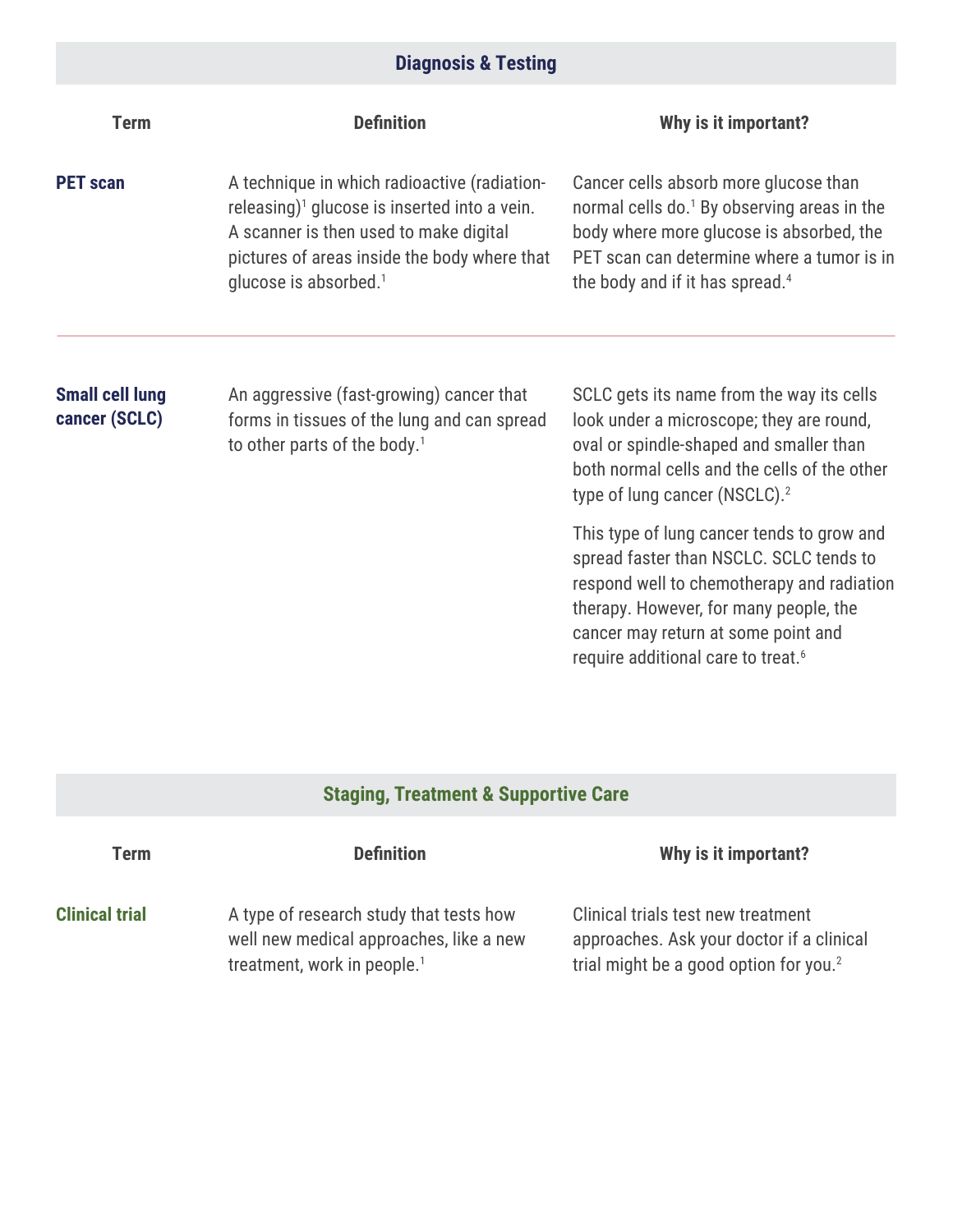| <b>Term</b>            | <b>Definition</b>                                                                                                                                             | Why is it important?                                                                                                                                                                                                                                                                                                                                  |
|------------------------|---------------------------------------------------------------------------------------------------------------------------------------------------------------|-------------------------------------------------------------------------------------------------------------------------------------------------------------------------------------------------------------------------------------------------------------------------------------------------------------------------------------------------------|
| <b>Healthcare team</b> | A group of professionals who provide<br>care for patients and answer questions<br>about the medical, physical, emotional and<br>spiritual aspects of cancer.7 | There are doctors who specialize in the<br>diagnosis and treatment of cancer - these<br>doctors are called oncologists and there are<br>a few different types.                                                                                                                                                                                        |
|                        |                                                                                                                                                               | <b>Medical oncologists manage care plans</b><br>for and treat individuals with cancer using<br>chemotherapy and other treatments.<br><b>Surgical oncologists perform surgery</b><br>on tumors to diagnose and treat cancer.<br>Finally, radiation oncologists treat tumors<br>or cancer with radiation therapy. <sup>7</sup>                          |
|                        |                                                                                                                                                               | <b>Oncology nurses, along with oncologists,</b><br>provide bedside care and help patients and<br>their families understand their cancer and<br>treatment plan. <sup>7</sup>                                                                                                                                                                           |
|                        |                                                                                                                                                               | People may also have access to other<br>healthcare team members including<br>oncology social workers, psychiatrists<br>and <b>clergy members</b> , who can provide<br>supportive care related to the emotional<br>and spiritual aspects of cancer.7                                                                                                   |
| <b>Hospice care</b>    | A program that gives special care to people<br>who are near the end of life and have<br>stopped treatment to cure or control their<br>disease. <sup>1</sup>   | The goal of hospice care $-$ which offers<br>physical, emotional, social and spiritual<br>support to those who are nearing end of<br>life $-$ is to help patients feel as comfortable<br>as possible by controlling pain and other<br>symptoms. It is typically given at home but<br>can also be given in a hospital or nursing<br>home. <sup>1</sup> |

**Metastasis** When cancer cells spread from where they first formed to other parts of the body.<sup>1</sup>

SCLC cells are small, but they can grow very quickly, creating tumors that often spread to other parts of the body, such as the brain, liver and bone.<sup>8</sup>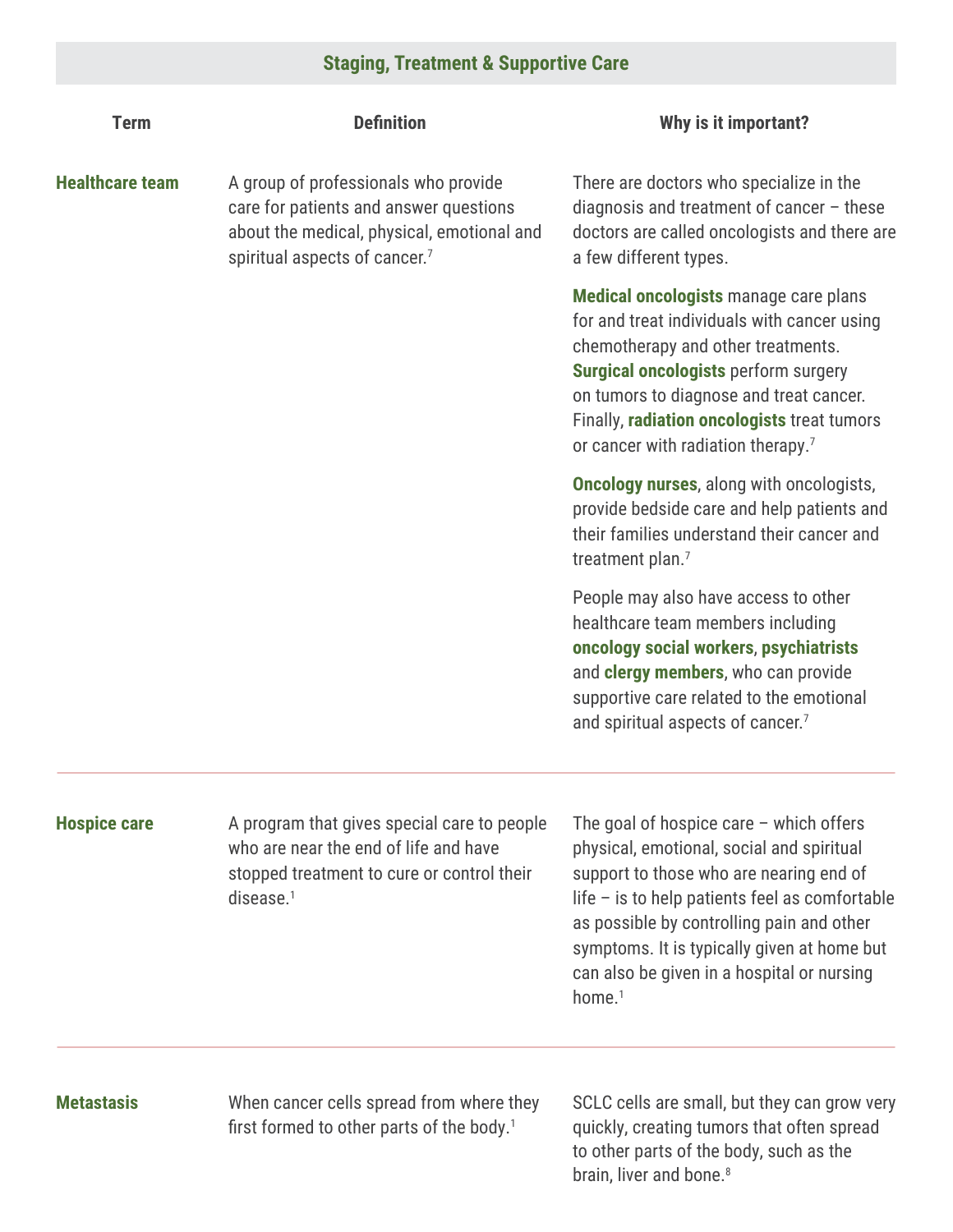| <b>Term</b>                                         | <b>Definition</b>                                                                                                                                                                            | Why is it important?                                                                                                                                                                                                                                                                                                                                                      |
|-----------------------------------------------------|----------------------------------------------------------------------------------------------------------------------------------------------------------------------------------------------|---------------------------------------------------------------------------------------------------------------------------------------------------------------------------------------------------------------------------------------------------------------------------------------------------------------------------------------------------------------------------|
| <b>Palliative care</b>                              | Care given to improve the quality of life<br>for patients who have a serious or<br>life-threatening disease. <sup>1</sup>                                                                    | Palliative care, also sometimes referred<br>to as comfort care, supportive care and<br>symptom management, is used to prevent<br>or treat certain side effects of any type of<br>disease, including SCLC, and its treatment.<br>Palliative care can help ease physical                                                                                                    |
|                                                     |                                                                                                                                                                                              | symptoms as well as emotional problems<br>related to disease or its treatment. <sup>2</sup>                                                                                                                                                                                                                                                                               |
| <b>Peripheral</b><br>neuropathy                     | A nerve problem that causes pain,<br>numbness, tingling, swelling or muscle<br>weakness in different parts of the body. <sup>1</sup>                                                         | Peripheral neuropathy is a possible side<br>effect of chemotherapy, and its symptoms<br>may be controlled with over-the-counter<br>or prescription medications if a doctor<br>suggests them. Pain can also be managed<br>with techniques such as physical therapy<br>and massage therapy. <sup>2</sup>                                                                    |
| <b>Prophylactic</b><br>cranial irradiation<br>(PCI) | A type of radiation therapy that is used to<br>prevent the recurrence of tumors in the<br>brain and central nervous system. <sup>9</sup>                                                     | Prophylactic cranial irradiation (PCI) is<br>a standard treatment option for SCLC<br>patients, whether they have limited-stage<br>or extensive-stage disease. The goal of<br>this therapy is to prevent central nervous<br>system recurrence in people who have<br>had success with previous lung cancer<br>treatments. <sup>9</sup>                                      |
| <b>Pulmonary</b><br><b>rehabilitation</b>           | A program used to help improve lung<br>function after surgery, as well as reduce<br>symptoms and improve quality of life<br>for people living with SCLC and other<br>diseases. <sup>10</sup> | While not all SCLC patients are eligible for<br>surgery, many receive care from pulmonary<br>specialists if their symptoms, such as<br>shortness of breath, are impacting their<br>ability to perform daily activities. <sup>10</sup><br>It can be personalized to meet each<br>person's needs, and it's usually carried out<br>by a team of providers including doctors, |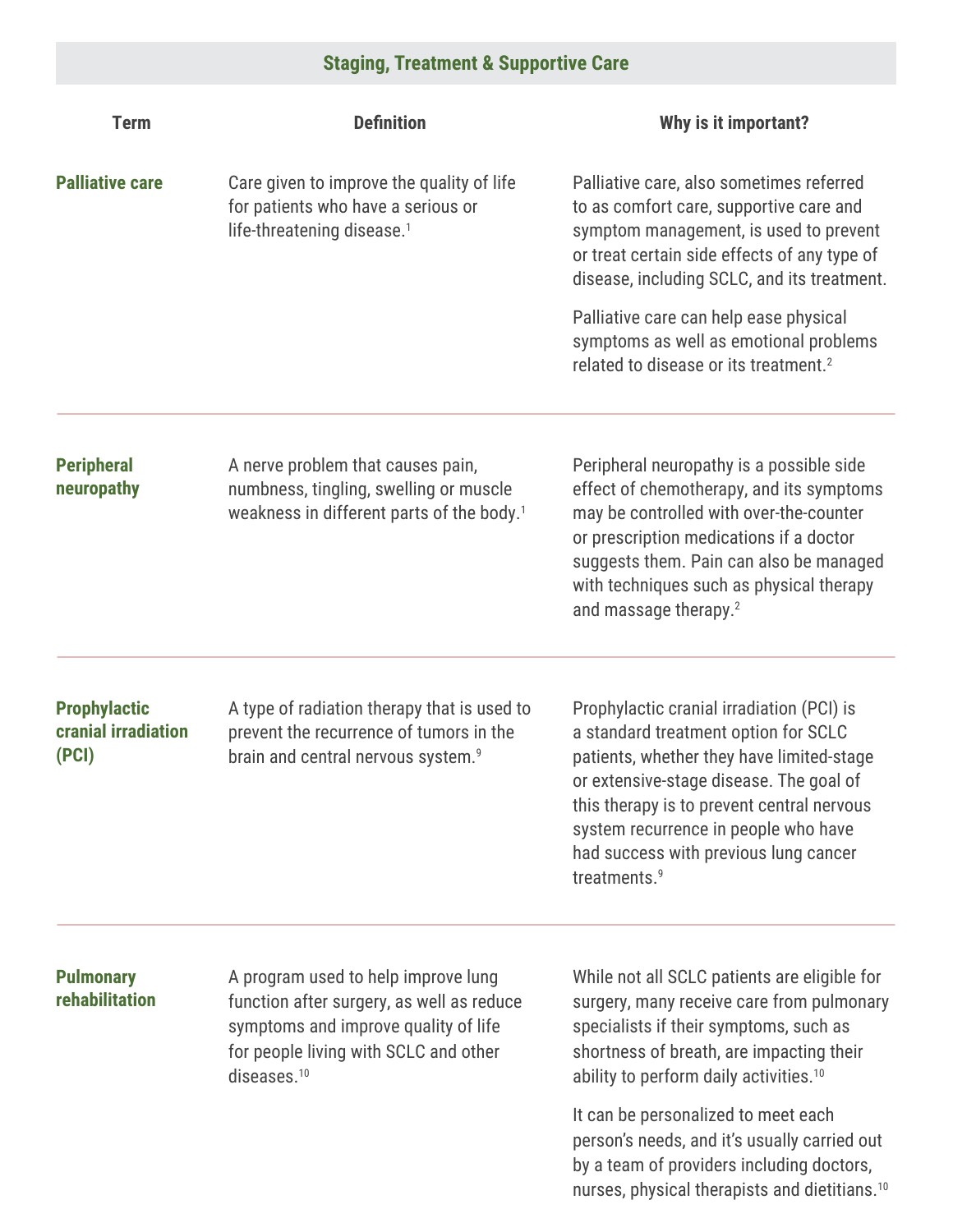| <b>Term</b>      | <b>Definition</b>                                                                                        | Why is it important?                                                                                                                                                                                                                                                                                            |
|------------------|----------------------------------------------------------------------------------------------------------|-----------------------------------------------------------------------------------------------------------------------------------------------------------------------------------------------------------------------------------------------------------------------------------------------------------------|
| <b>Remission</b> | When cancer signs and symptoms<br>decrease (partial remission) or disappear<br>(complete remission). $1$ | Remission means that signs and symptoms<br>of cancer are decreased, and it can be<br>either "partial" or "complete."                                                                                                                                                                                            |
|                  |                                                                                                          | • Partial remission, also known as partial<br>response, means that treatment is<br>working against the cancer, but the<br>disease has not gone away completely. <sup>11</sup>                                                                                                                                   |
|                  |                                                                                                          | • Complete remission, also known as<br>complete response, means that the<br>doctor can no longer find evidence of<br>cancer in the body. <sup>11</sup> Some people in<br>complete remission may get maintenance<br>therapy, which is a treatment that helps<br>prevent cancer from coming back. <sup>1,12</sup> |

### **Staging**

Stage refers to the extent of cancer, such as how large the tumor is and if it has spread. Knowing the stage of your cancer helps your doctor:<sup>13</sup>

- Understand how serious your cancer is and your chances of survival
- Plan the best treatment for you
- Identify clinical trials that may have other treatment options for you

A doctor may use imaging techniques, surgery or a pathology examination to figure out the stage of SCLC. Learning the stage of cancer can help a doctor determine a care plan and track treatment results.<sup>2</sup>

Doctors usually break SCLC into two main stages: limited-stage and extensive-stage.

**Limited-stage** describes cancer that is only present in one part of the chest. **Extensivestage** describes disease that has spread to other parts of the lungs, or other parts of the body such as the brain or bone marrow.14

Some healthcare providers and organizations may utilize a numerical system for staging (separating different stages of SCLC using numbers).<sup>14</sup> For more information on numerical staging, click **[here](https://www.cancer.org/cancer/lung-cancer/detection-diagnosis-staging/staging-sclc.html)**.